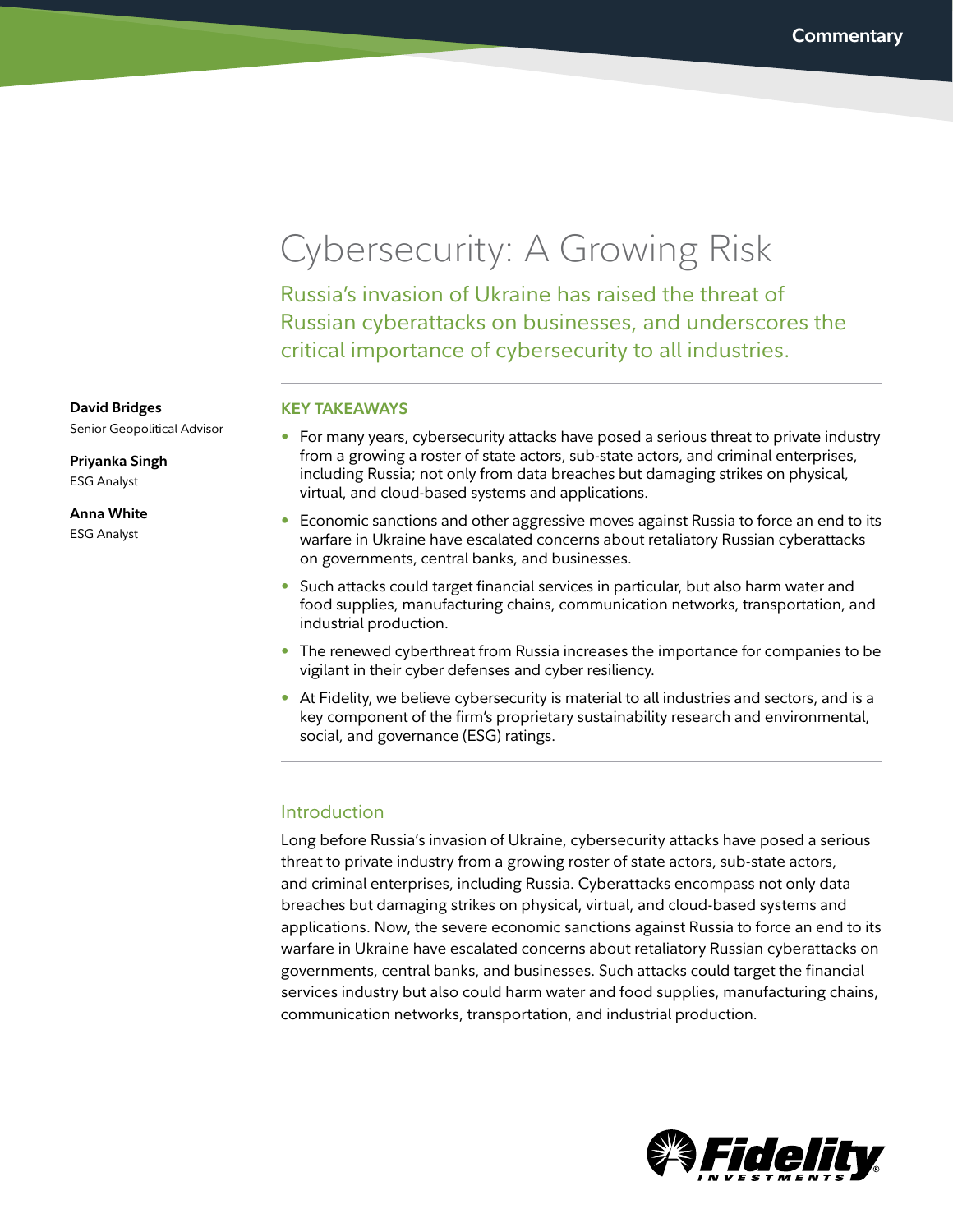At Fidelity, we believe cybersecurity is a fundamental consideration and material to all industries and sectors, and is a key component of the firm's proprietary sustainability research and environmental, social, and governance (ESG) ratings. In this article, we explore the geopolitics of cybersecurity, the latest on the potential threat from Russia, and how cybersecurity breaches can damage corporate fundamentals across all industries.

# The geopolitics of cybersecurity

Cyberspace has emerged as the newest domain of international competition and conflict, that realm where countries strive to secure for themselves advantage over adversaries then bend it to fulfillment of national objectives. And since mathematical and coding ability is spread pretty much evenly across the world, all it takes to emerge as a major cyber state actor is access to the internet, modest funding, some operational direction, and a dedicated cadre of coders and hackers. Today, the roster of the world's major state cyber actors includes the United States, the U.K., China, and Russia, as well as potentially surprising players such as Iran, North Korea, Pakistan, Romania, Ukraine, and Belarus.

Criminal groups and sub-state actors such as Lebanon's Hizballah or international drug cartels have also been drawn to cyberspace. This is the reality of a world where international codes of conduct are undefined, rules of conduct have yet to be stipulated, and the barriers to entry and competition are very low. The failure particularly of industrialized democracies to throw up meaningful barriers has only accelerated this development as both criminal and sub-state actors have moved adroitly to capitalize on an absence of internationally accepted laws, agreements or protocols governing cyberspace to pursue their interests and objectives.

One of the most worrying developments has been the blurring of lines that separate state-actor cyber operations and those of criminal groups. The number of incidents where state actors have provided targeting information to criminal cyber groups, facilitated their

access to targets of interest, and shared in the illicit financial gains has increased sharply. The enduring difficulty in establishing responsibility and attribution for cyberattacks is only encouraging this phenomenon. In one recent case, Russia denied any involvement with the cyberattack on a U.S. oil pipeline by a Russia-linked cybercrime group known as DarkSide. The attack shut down the pipeline, led to severe gas shortages along the Eastern Seaboard, and disrupted fuel supplies after the hackers stole a single password. The company paid the hackers a \$4.4 million ransom, in a case that underscored the considerable vulnerability of U.S. businesses, transportation networks, and industries.

# Russia, backed into a corner

Russia over the years has built formidable offensive cyber capabilities, embedded in the security services of the Russian Federation as well as in criminal hacking groups. We have seen repeated examples of significant overlap between these two groups, with both sides dividing the profits of the attacks. The breadth of Russia's capabilities, and the totality of the offensive strikes they have made, suggest that the criminal hackers are taking direction from the government.

Now, Russia's invasion of Ukraine and its continual onslaught of attacks by land, sea, and air has triggered harsh economic sanctions that have pushed the country into a corner. Russia, once a promising emerging growth market, has in a matter of weeks become an international pariah with its economy essentially shut down, its currency devalued and near worthless. Its banks have been frozen out of the global SWIFT payments system,<sup>1</sup> while companies worldwide are boycotting Russian goods and services. Airline manufacturers have suspended the leases on Russia's mostly leased fleet of aircraft, which could risk their seizure, while a growing list of Fortune 500 countries are suspending in-country operations. Faced with draconian punishment in the billions of dollars, Russia is unlikely to take such severe actions and economic damage without striking back—in a potentially significant response.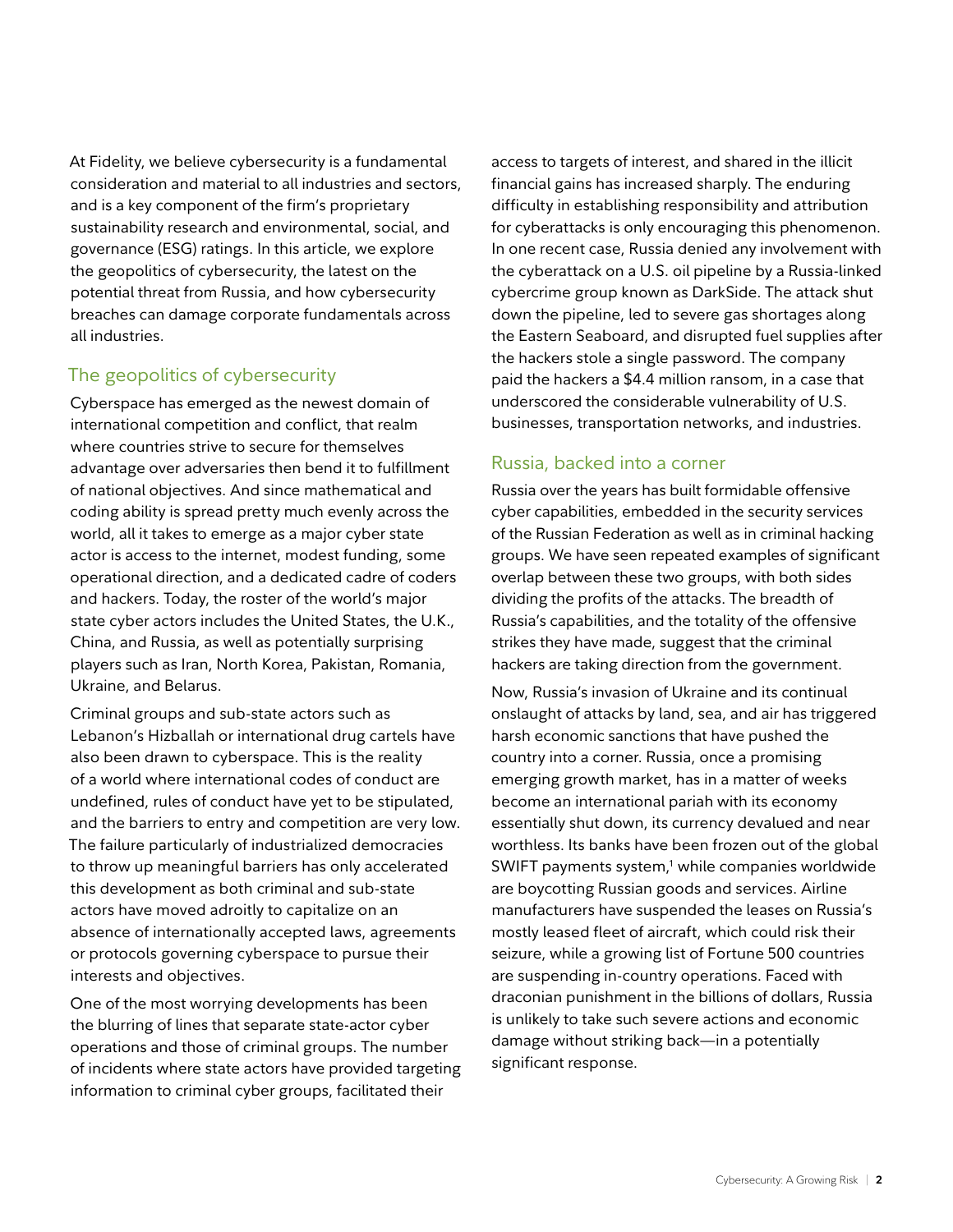One key target of Russia's has been financial services, but fortunately the sector has invested more significantly than many other segments of the economy. However, even though financial services may be better resourced, they must recognize they are up against highly sophisticated Russian hackers who can draw on all of their state/criminal capabilities to capitalize on weaknesses. For years, Russia has been mapping U.S. public/private cyber infrastructure, part of which may entail "sleeper software" with the ability to fire up upon direction. In addition, Russian hackers are eyeing U.S. satellites that enable GPS tracking. Efforts to damage or disrupt U.S. GPS capabilities could have a significant effect on planes, trucks, and shipping traffic worldwide; it could hurt not only transportation but manufacturing and commodity production.

# Weak cybersecurity can hurt fundamentals

It's difficult to conceive of a cyberattack that does not cause significant damage. Proper corporate vigilance is key to cyber safety, and it is not simply a question of allocating cash to the problem. Companies should take a thoughtful and systematic approach to preventing cyberattack, across its infrastructure and the people who use it. Such measures must include investment in technology, but also deployment and management of that technology. Companies should also take care to ensure good "cyber hygiene" to ensure their infrastructure is protected and that their employees and customers are educated and aware of the threats. The human element is often one of the most common points of failure for cyberattacks. Insider access to data from contractors, subcontractors, or disgruntled employees can cause serious damage.

Even a breach that may seem minor, such as the theft of inadvertently exposed, non-personal consumer data in the cloud, could lead to negative headlines and reputational risk. A single ransomware attack is enough to bring manufacturing plants to a halt, negatively impacting sales and disrupting the broader supply chain. For example, one multinational tech company was hit with a malware attack that resulted in leaked content, and therefore lost revenue, as well as embarrassing executive emails.

Hackers who target intellectual property can also damage a company's competitive advantage. In one recent case, the U.S. Justice Department indicted China sub-state hackers for trying to steal intellectual property related to the COVID vaccine.<sup>2</sup> The indictments followed another claim by the U.S. and its allies that Russian hackers were trying to steal information on vaccine development.<sup>3</sup> In another recent case, hackers from North Korea accessed confidential data and unreleased movies from a U.S. film studio. The hackers later issued a warning about possible movie theater terror attacks, all of which impacted revenue.

Ironically, some of the most devastating attacks on companies are those providing IT support. In one breach, an IT performance monitoring network was hit by malicious code. The hacker was able to inject the phony code into the "build" portion of the company's software supply chain, and it was pushed out to several thousand customers in an update. The company's perceived lack of transparency following the event slowed revenue growth and damaged customer retention and expansion.

Cybersecurity is also relevant to capital allocation: Mergers and acquisitions can translate into security risk because as companies are acquired they can be prone to introducing vulnerabilities to their networks. For example, in one case a hotel company that had acquired another hotel company was subject to a hack of its reservation system, exposing information in its global guest database spanning credit card and passport information, resulting in stocks losses and litigation.

### Why cybersecurity is material to all industries

At Fidelity, we view cybersecurity as a material consideration across its proprietary environmental, social, and governance (ESG) research and ratings. For example, within the "E," cyberthreats are relevant to drinking water and wastewater systems that are infrastructure-intensive; in the "S," lax supply-chain management can hurt data security; and in the "G," cyberattacks can disrupt business operations, hurt share prices, and threaten management. We have found that cybersecurity is impacting every industry in part due to accelerated trends in digitization and use of the cloud.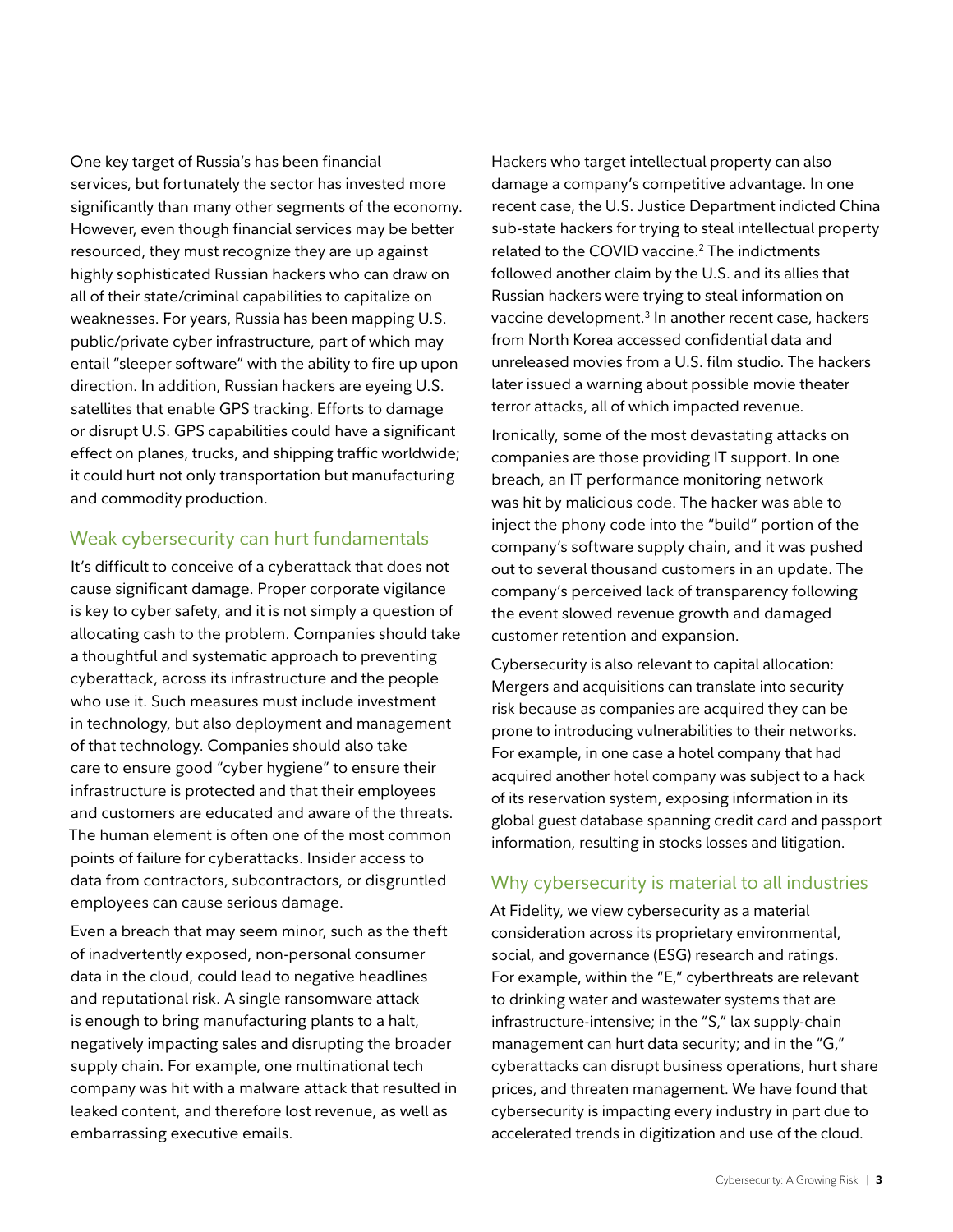# The migration to the cloud new risks

The cloud migration push and hybrid operating environment introduces a new level of cybersecurity risk. The availability of public cloud infrastructure and SaaS services are allowing businesses to free themselves from IT "toil" (upgrades/patching/ staffing) and focus more on their business operations. But enterprises still have some responsibilities in the cloud; securely configuring their storage services so they are not readable on the internet, protecting their passwords that allow administrative access, backing up data, purging old data, etc. The cloud is a great equalizer and enabler for businesses large and small, but you still need the software/cloud engineering talent to properly configure and run your business on these platforms. There remains a talent shortage worldwide. This has caused the managed IT service sector to mushroom to help companies in their digital transformation and get to the "other side" where they are running operations in cloud services, with security built in.

Viewed by industry, the financial sector has invested heavily in cybersecurity and has the resources to hire and train staff and run their own security operations.

Within manufacturing-intensive industries and energy industries, managements must ensure their process control systems and supply chains maintain proper cyber hygiene to avoid crippling disruptions, as seen by the attack on the oil pipeline described above.

Utilities and energy companies have traditionally emphasized physical security of their assets over cybersecurity, but we expect the trend to shift for a number of reasons. First, critical infrastructure has increasingly been a target for cyber and ransomware attacks. Second, the increased connection of smart devices, coupled with legacy infrastructure that was not built to be connected to the internet, elevates potential vulnerabilities. Third, the Biden administration and Department of Energy recently issued a "100 Day Plan for Cybersecurity" for the electric power sector to identify and deploy new technology to identify and prevent such attacks. $^4$ 

# Next steps for cybersecurity

We have seen some positive signals recently that may indicate a greater focus on cybersecurity. For example, Microsoft recently identified malware in Ukraine that was targeting government ministries and financial institutions.5 Microsoft was able to disable the malware, which it named FoxBlade, before it caused any damage. In addition, the U.S. Securities and Exchange Commission recently announced a proposed rule that publicly traded companies would be required to disclose data breaches and other significant cybersecurity incidents within four days.<sup>6</sup>

In general, recent moves by the Biden administration to improve public/private sector cybersecurity, while a step in the right direction, may not be enough to significantly diminish the pace of cyberattacks. The core element of the administration's strategy—improving the security of federal government IT systems, placing renewed emphasis on cyber as a central feature of national security, and calling for closer public-private sector cooperation in improving critical infrastructure security—are aimed at sparking a wildly overdue national dialogue but will have limited near- or medium-term practical effects. Poor security practices, weak vigilance, outdated software, vulnerable supply chains, a global abundance of networks that presume all users are trusted users, and low probability of significant reprisals continue to make cyberattacks for a wide array of motivations—from advancing national strategic interests to making money fast—too attractive to pass up. The core problem is that governments operate about 10% of networks globally, while the private sector operates 90%. The private sector must step up and improve its cyber game.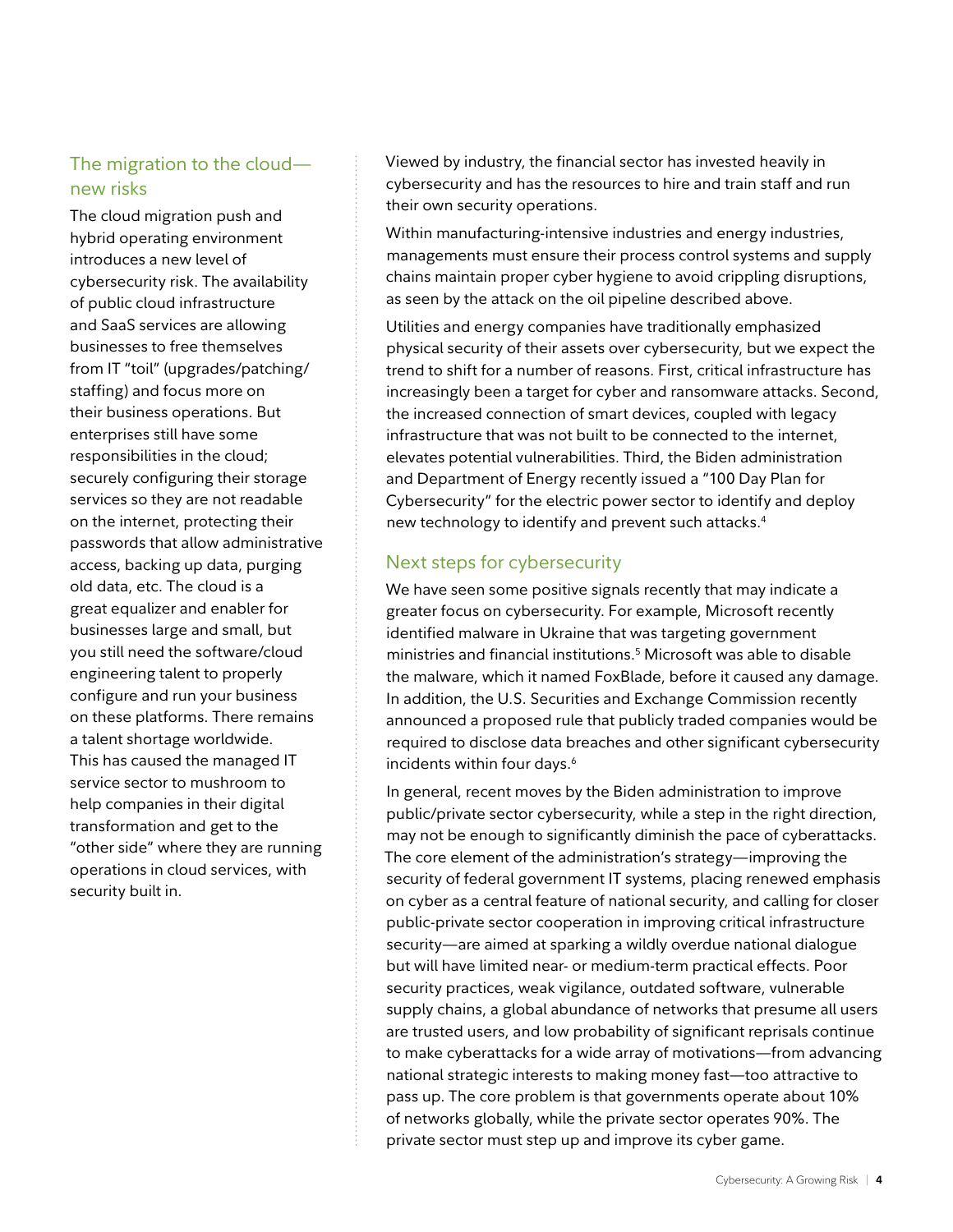#### Endnotes:

1. Society for Worldwide Interbank Financial Telecommunication (SWIFT) is a global banking system used for electronic payments. 2. NPR, July 21, 2020. "DOJ Charges 2 Suspected Chinese Hackers Who Allegedly Targeted COVID-19 Research." https://www.npr.org/2020/07/21/893832580/doj-charges-2-suspectedchinese-hackers-who-allegedly-targeted-covid-19-research 3. NPR, July 16, 2020. "U.S. Says Russian Hackers Are Trying to Steal Coronavirus Vaccine Research." https://www.npr.org/sections/coronavirus-live-updates/2020/07/16/891834251/u-s-says-russian-hackers-are-trying-to-steal-covid-19-vaccineresearch 4. Department of Energy, "Biden Administration Takes Bold Action to Protect Electricity Operations from Increasing Cyber Threats," April 20, 2021. https://www.energy.gov/articles/biden-administration-takes-bold-action-protect-electricity-operations-increasing-cyber-0 5. CNBC, Feb. 28, 2022. "Microsoft Said It Informed the Ukrainian Government of Cyberattacks." https://www.cnbc.com/2022/02/28/microsoft-says-it-informed-the-ukrainian-government-aboutcyberattacks.html 6. *Wall Street Journal*, March 9, 2022. "SEC Proposes Requiring Firms to Report Cyber Attacks within Four Days." https://www.wsj.com/ articles/sec-considers-rule-requiring-firms-to-report-cyber-attacks-within-four-days-11646838001